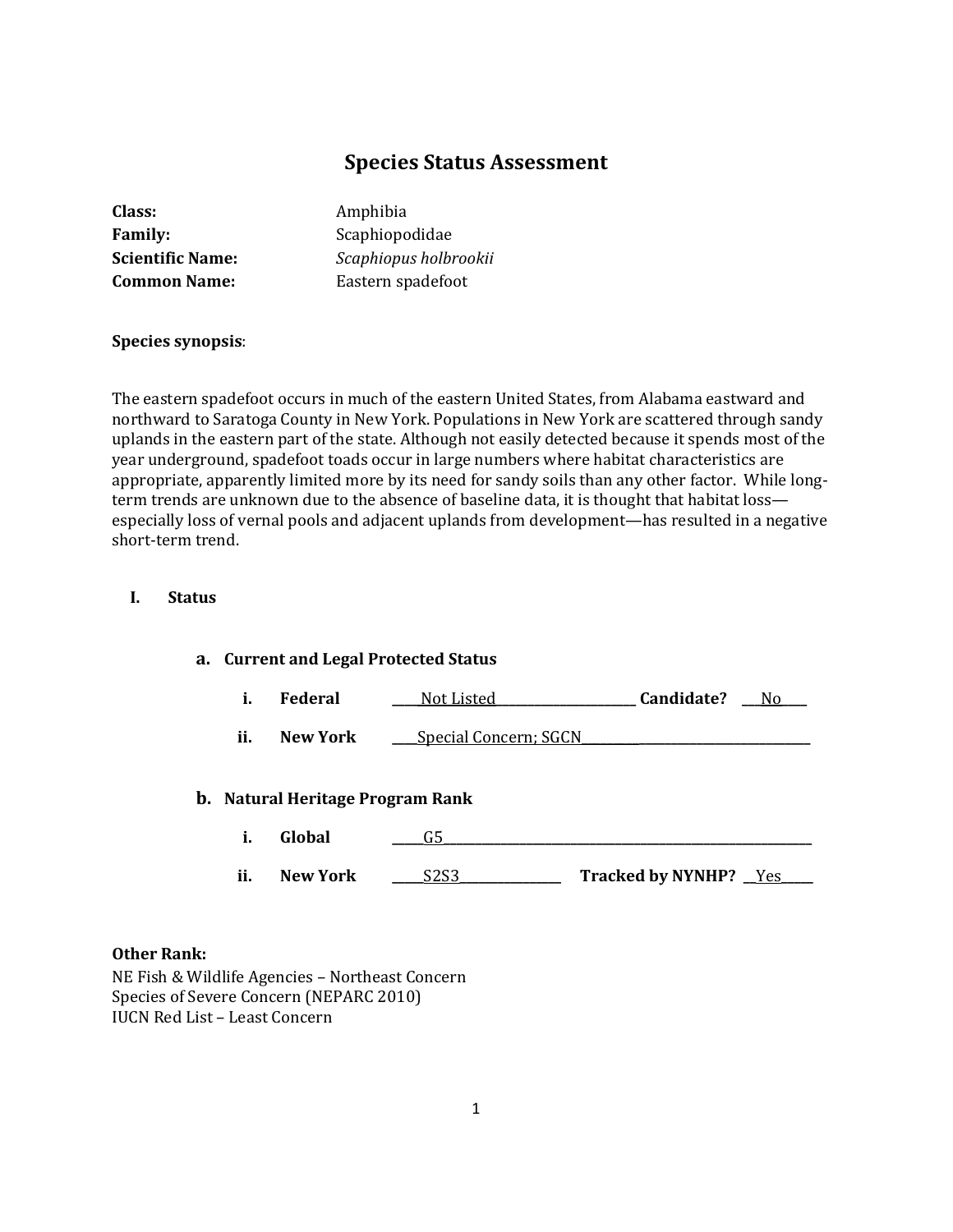## **Status Discussion:**

Eastern spadefoot are locally abundant, but some populations in the Northeast are isolated and some have become extirpated, likely due to habitat loss. Massachusetts notes that museum specimens and historic literature indicate a much more widespread population, but no time frame is referenced; 52 occurrences have been documented since 1980 (MA Division of Fisheries and Wildlife 2005). NEPARC (2010) lists the eastern spadefoot a Species of Severe Concern because more than 75% of states list the species as SGCN.

# **II. Abundance and Distribution Trends**

- **a. North America**
	- **i. Abundance**

| declining<br>_increasing | stable<br>X | unknown |
|--------------------------|-------------|---------|
| Distribution:<br>нi.     |             |         |
| declining<br>_increasing | $X$ stable  | unknown |

**Time frame considered: \_\_\_\_\_\_\_\_\_\_\_\_\_\_\_\_\_\_\_\_\_\_\_\_\_\_\_\_\_\_\_\_\_\_\_\_\_\_\_\_\_\_\_\_\_\_\_\_\_\_\_\_\_\_\_\_\_**

- **b. Regional (e.g., Atlantic Flyway, USFWS Region 5 – Northeast, Watershed, Hydrologic Unit)**
	- **i. Abundance**
		- **\_\_X\_\_ declining \_\_\_\_\_increasing \_\_\_\_\_stable \_\_\_\_\_ unknown**
	- **ii. Distribution:**
	- **\_\_X\_\_ declining \_\_\_\_\_increasing \_\_\_\_\_stable \_\_\_\_\_\_ unknown**

| <b>Regional Unit Considered:</b> | Northeast     |
|----------------------------------|---------------|
| <b>Time Frame Considered:</b>    | Last 30 years |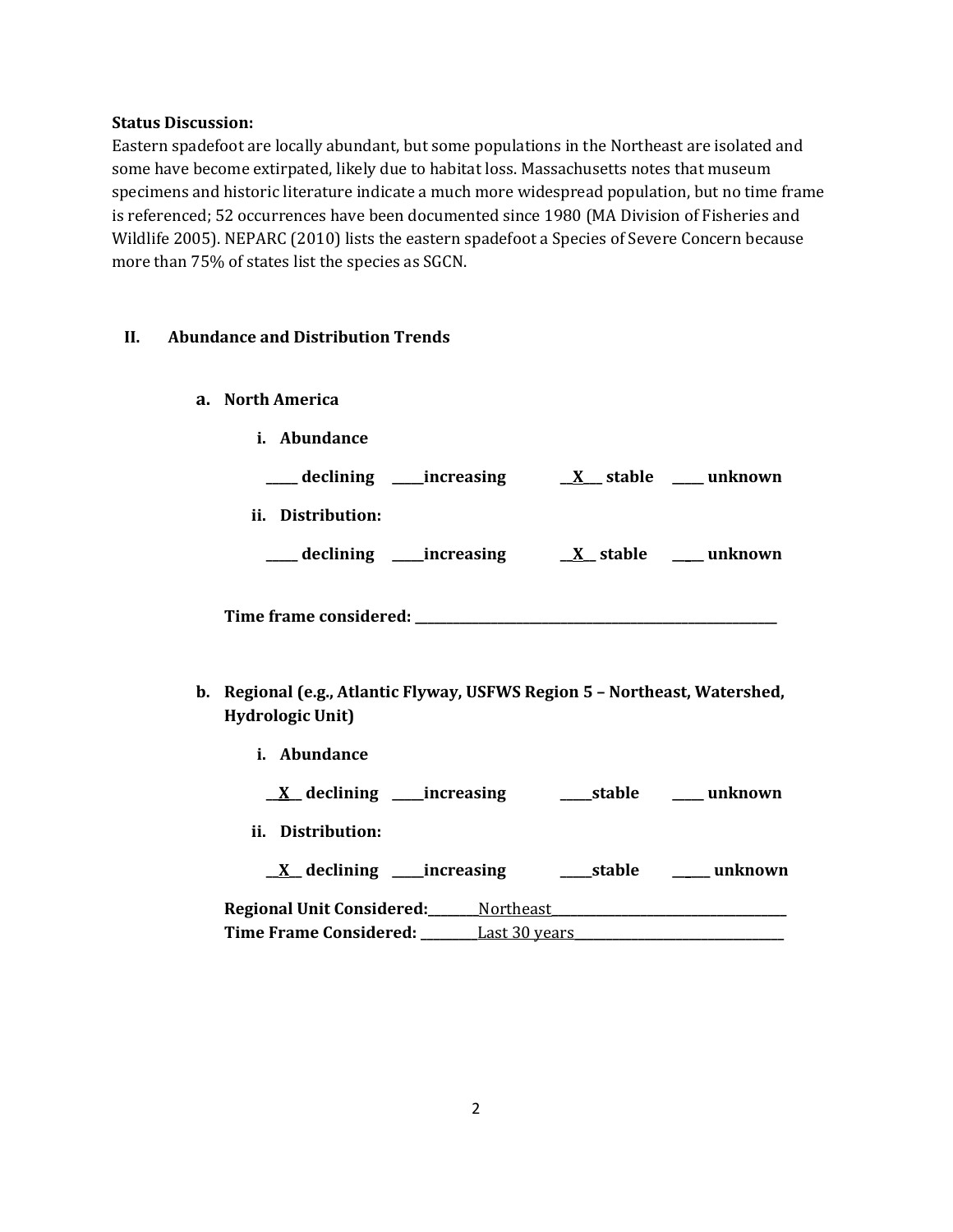**c. Adjacent States and Provinces**

| <b>CONNECTICUT</b>                                                    | Not Present __________ No data _______                     |          |
|-----------------------------------------------------------------------|------------------------------------------------------------|----------|
| i. Abundance                                                          |                                                            |          |
|                                                                       |                                                            |          |
| ii. Distribution:                                                     |                                                            |          |
|                                                                       | <u>X</u> declining ____increasing ______stable ____unknown |          |
|                                                                       |                                                            |          |
|                                                                       |                                                            |          |
| MASSACHUSETTS Not Present _______ No data _____                       |                                                            |          |
| i. Abundance                                                          |                                                            |          |
|                                                                       |                                                            |          |
| ii. Distribution:                                                     |                                                            |          |
|                                                                       |                                                            |          |
| Time frame considered: <i>Long-term declining trend</i> [1997] [2004] |                                                            |          |
|                                                                       |                                                            |          |
| NEW JERSEY Not Present ________ No data ______                        |                                                            |          |
| i. Abundance                                                          |                                                            |          |
|                                                                       |                                                            |          |
| ii. Distribution:                                                     |                                                            |          |
|                                                                       |                                                            |          |
|                                                                       |                                                            |          |
|                                                                       |                                                            | SGCN? No |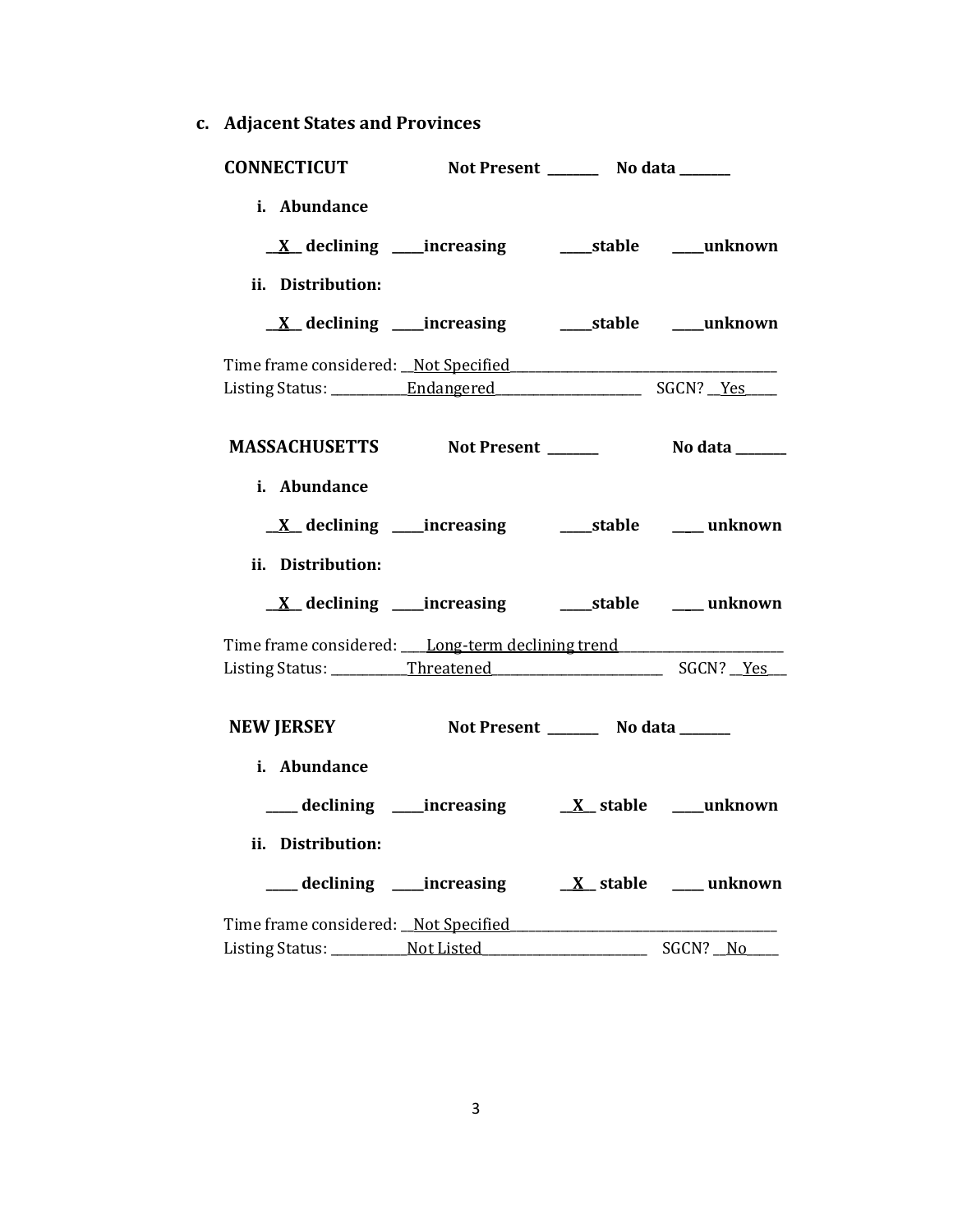| PENNSYLVANIA                |                 |                                                                     |
|-----------------------------|-----------------|---------------------------------------------------------------------|
| i. Abundance                |                 |                                                                     |
| ii. Distribution:           |                 |                                                                     |
|                             |                 |                                                                     |
|                             |                 |                                                                     |
| <b>QUEBEC</b>               | Not Present $X$ | No data ______                                                      |
| <b>ONTARIO</b>              | Not Present $X$ | No data ______                                                      |
| <b>VERMONT</b>              | Not Present $X$ | No data ______                                                      |
| d. NEW YORK<br>i. Abundance |                 | No data ______                                                      |
|                             |                 |                                                                     |
| ii. Distribution:           |                 | ___ declining ____increasing _______stable ____ <u>X</u> __ unknown |
|                             |                 |                                                                     |

# **Monitoring in New York.**

Monitoring activities have occurred in the Saratoga Sand Plains Wildlife Management Area since 2011. Prior to that, some monitoring was conducted by local residents.

During the 2011 surveys, fungus on eggs and abnormalities in newly metamorphosed toads were observed. There was also a skew towards males in the population. A study proposal has been developed to look at environmental conditions on managed areas and non-managed areas to discover the upland habitat requirements, and to determine the causes of the deformities and sexual skewing. The study is awaiting funding for transmitters.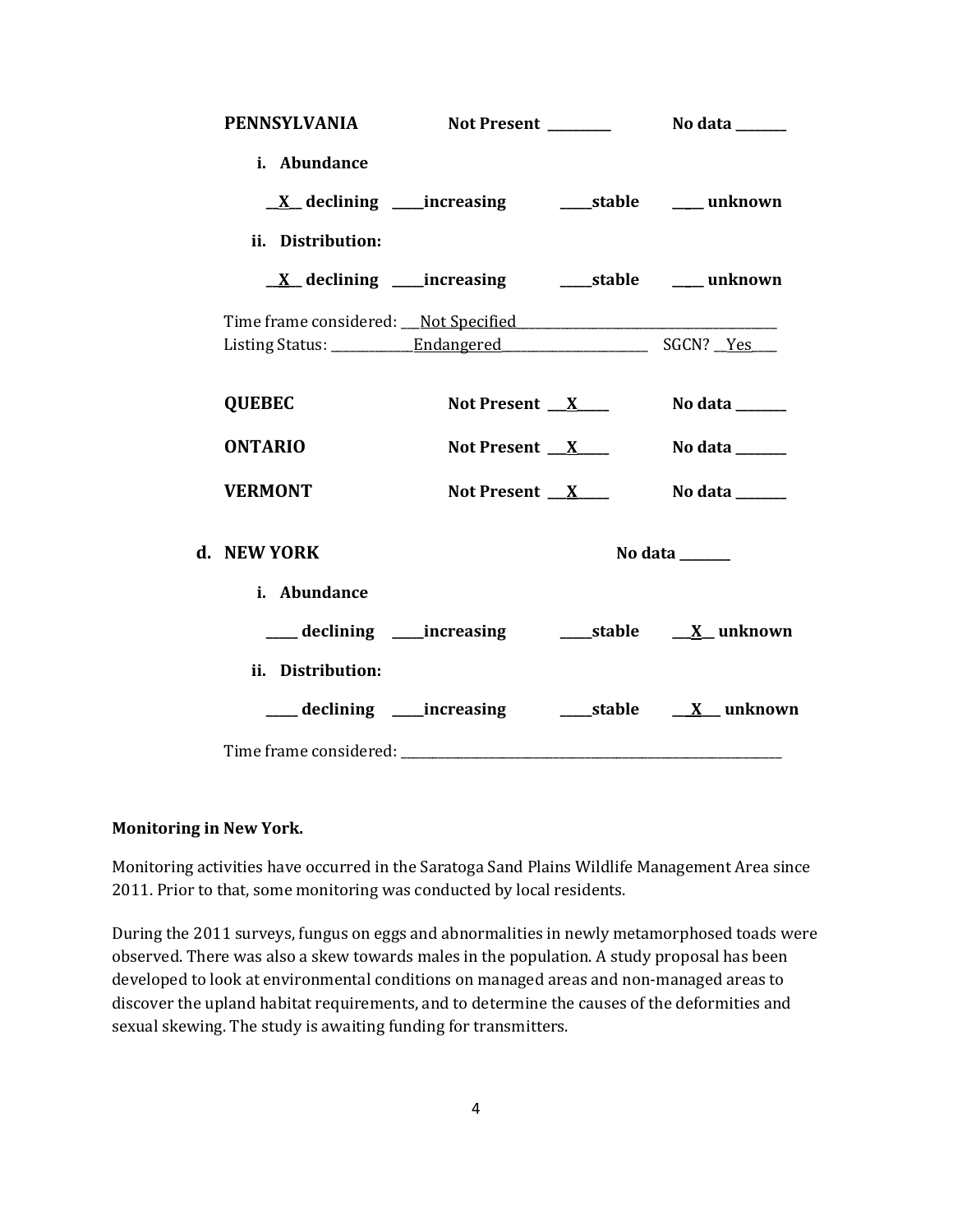The NY Amphibian and Reptile Atlas (Herp Atlas) was conducted in 1990-99. The Herp Atlas database also includes historic records from prior to 1990; these records are primarily a compilation of museum records and researchers' field notes.

## **Trends Discussion:**

Populations are widespread and secure across the southern portion of the spadefoot range, however they are not secure in the northern part of the range where, in several northeastern states, local extirpations have occurred due to urbanization (NatureServe 2012).

Natural fluctuations in population size associated with annual variations in weather and reproductive success render status assessments of spadefoot populations difficult (Klemens 1993, Semlitsch et al. 1996). However, extirpations have been noted in Massachusetts (MA Herp Atlas), Connecticut (Klemens 1993), and New York (NYNHP 2011). At least one historical population in New York, reported from Clarkstown in Rockland County (DeKay 1842) is believed to be extirpated.



**Figure 1**: Conservation status of eastern spadefoot toad in the United States (NatureServe 2012).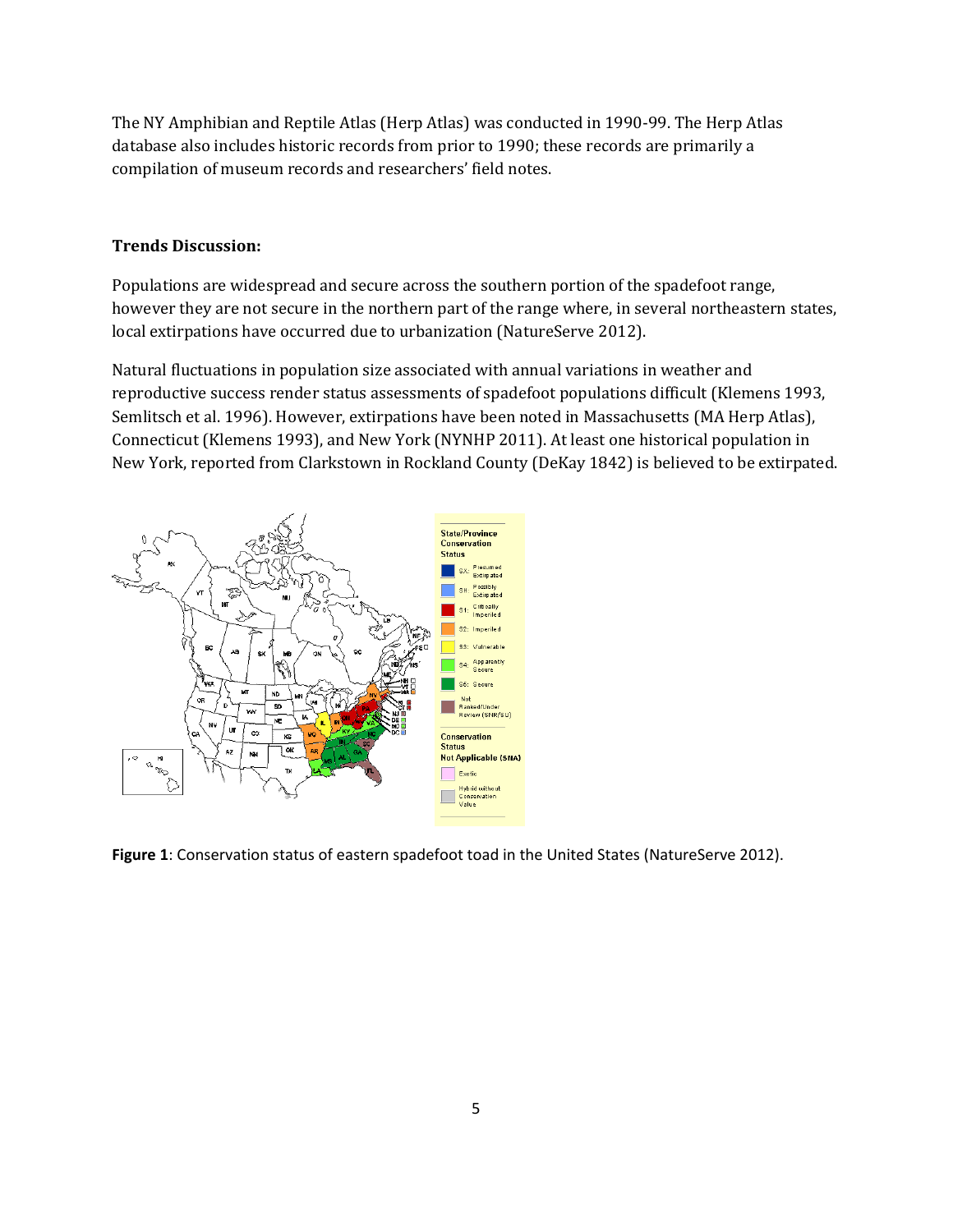

**Figure 2**: Distribution of eastern spadefoot toad in the United States (IUCN 2014)



**Figure 3**: Distribution of eastern spadefoot in New York (NY Herpetology Database, NYSDEC)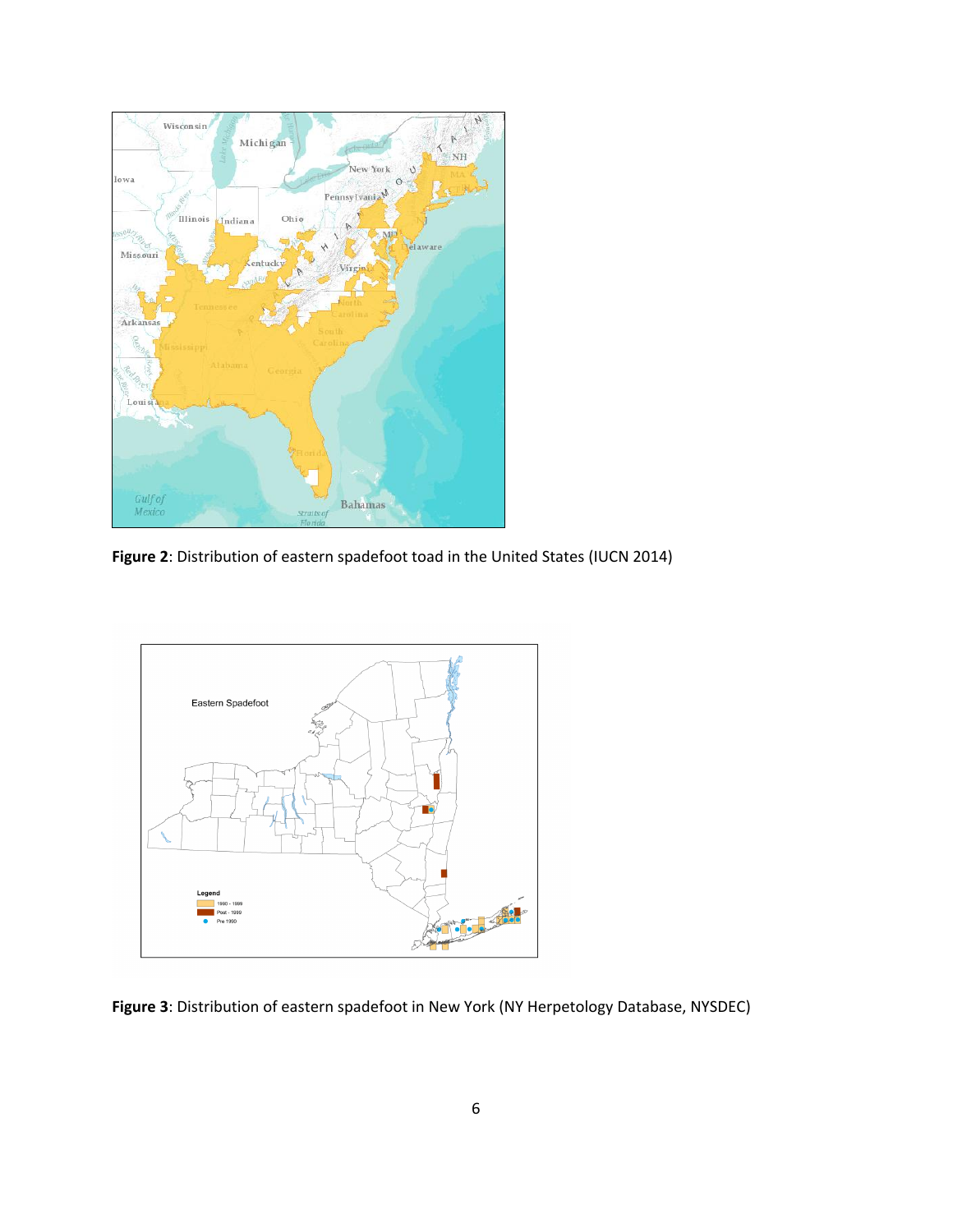## **III. New York Rarity, if known:**

| Historic      | # of Animals | # of Locations % of State |  |
|---------------|--------------|---------------------------|--|
| (select one)  |              |                           |  |
| prior to 1970 |              |                           |  |
| prior to 1980 |              |                           |  |
| prior to 1990 |              |                           |  |

## **Details of historic occurrence:**

The eastern spadefoot toad is known historically from Long Island and the sand plains of Albany and Saratoga counties.

| Current | # of Animals | # of Locations % of State |                 |
|---------|--------------|---------------------------|-----------------|
|         |              |                           | 20 <sub>6</sub> |

## **Details of current occurrence:**

The NYS Amphibian and Reptile Atlas (1990-99) documented eastern spadefoot toads in 13 survey quads. One of these is in Albany County and the rest are on Long Island. Since 2000, records have been added to the NY Herpetology database in 5 additional survey quads, bringing the total quads with records to 18 (2%). Two of these newly added records are in Saratoga County where sandy soils are prevalent. Another is in The Nature Conservancy's Roger Perry Memorial Reserve in Dutchess County.

Populations are known in areas where sandy soils provide appropriate habitat: on Long Island and in the sand plains of Albany and Saratoga counties. A new population was discovered in the Dover Plains area, halfway between Albany and New York City.

## **New York's Contribution to Species North American Range:**

| % of NA Range in New York | <b>Classification of New York Range</b> |  |
|---------------------------|-----------------------------------------|--|
| $\frac{100}{2}$ (endemic) | <b>Core</b>                             |  |
| 76-99                     | $X$ Peripheral                          |  |
| $\frac{1}{2}$ 51-75       | ___ Disjunct                            |  |
| $\frac{-26}{50}$          | Distance to core population:            |  |
| $\underline{X}$ 1-25      |                                         |  |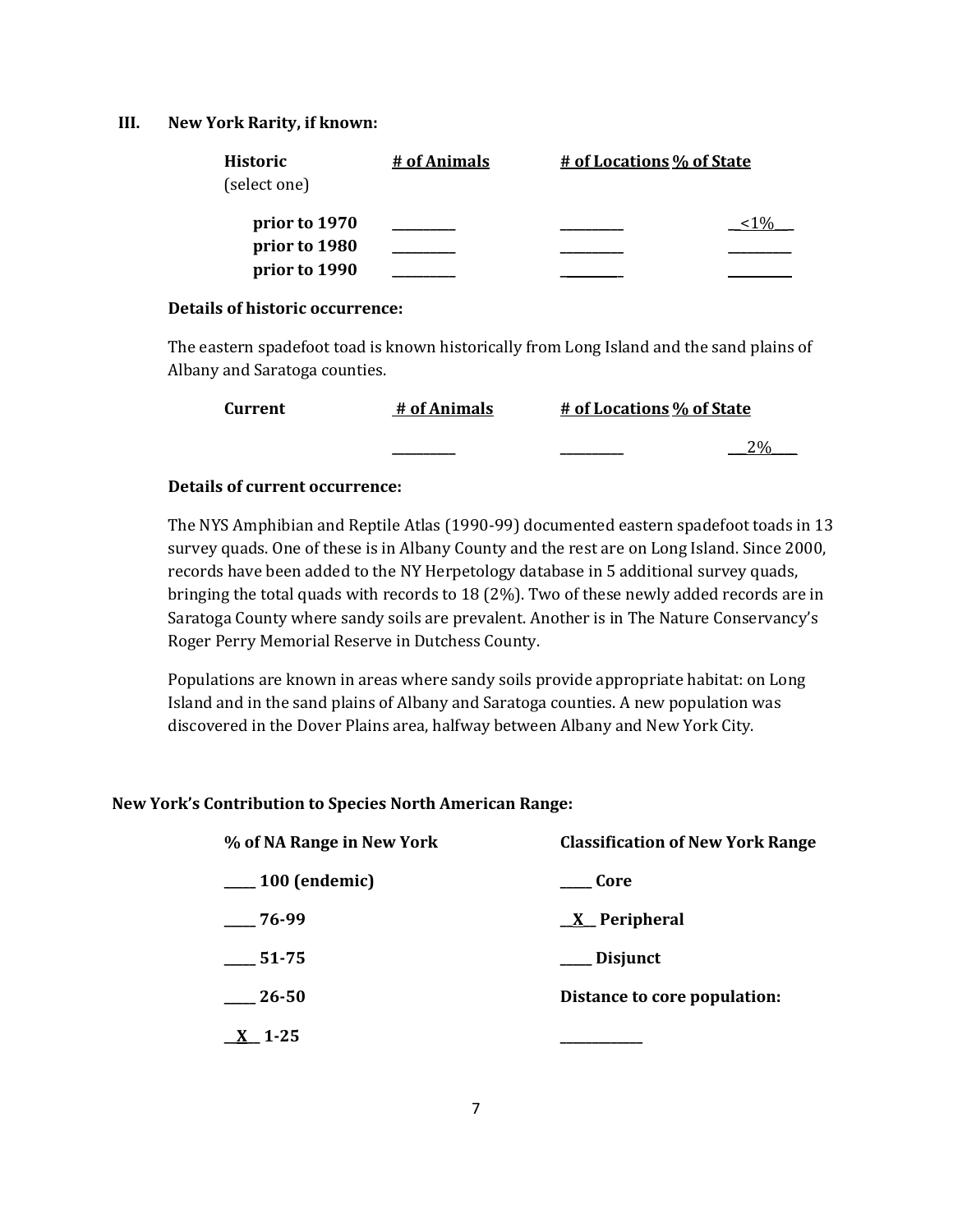#### **Rarity Discussion:**

Spadefoot toads are common in the southeastern United States, and can be locally abundant in the northeastern states as well, though their secretive nature may cause them to appear less common than they truly are. However, some populations in the Northeast are limited and fragmented. These populations generally face pressure from habitat loss caused by development . The species requires ephemeral and vernal pools, as well as the surrounding uplands, which receive limited legal protection at best (Mahaney and Klemens 2008).

## **IV. Primary Habitat or Community Type:**

- 1. Oak-Pine Forest
- 2. Pine Barrens
- 3. Coastal Coniferous Barrens
- 4. Coastal Plain Pond
- 5. Vernal Pool

#### **Habitat or Community Type Trend in New York:**

| $\underline{X}$ Declining<br><b>Stable</b>  | Increasing          | Unknown        |
|---------------------------------------------|---------------------|----------------|
| Time frame of decline/increase: Since 1970s |                     |                |
| <b>Habitat Specialist?</b>                  | X Yes               | No.            |
| <b>Indicator Species?</b>                   | Yes<br>$\mathbf{X}$ | N <sub>0</sub> |

## **Habitat Discussion:**

Due to their multistage lifecycle, eastern spadefoot toads require a matrix of habitat types. They are found primarily in uplands of varying cover types, including open forest, shrubland, brushy areas, and occasionally old fields and farmlands (Gibbs et al. 2007), interspersed with ephemeral or vernal pools with open canopies. As a species that spends most of its time burrowed underground, the spadefoot requires dry soils that are easy to burrow in: either sand or sandy loam. These soils are characteristic of pitch pine/scrub oak natural communities and coastal oak woodlands, with sparse shrub growth and scattered temporary pools. Areas with leaf litter are preferred, in order to prevent desiccation and avoid predation (Baughman and Todd 2007). Spadefoot toads also prefer to burrow under shrubs, particularly are the edges of forested areas, which provide higher prey abundance, increased soil moisture, and protection from predators (Timm 2013). Upland areas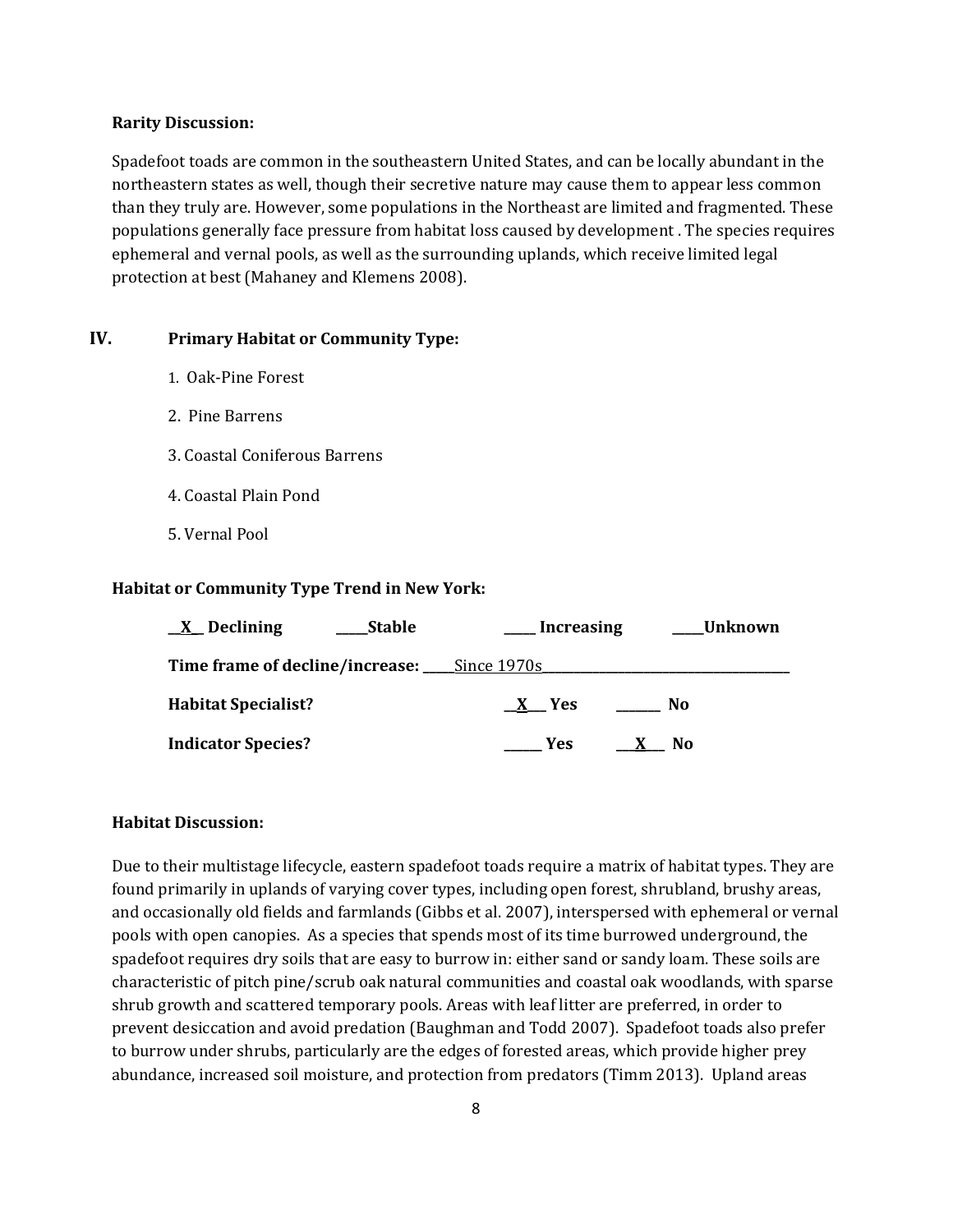with high root density or unnatural substrates, such as sod or gravel, are generally avoided (Jansen 2001). In New York, remaining populations are found in pine barrens habitats.

# **V. New York Species Demographics and Life History**

- **\_\_X\_\_\_ Breeder in New York**
	- **\_\_X\_\_ Summer Resident**
	- **\_\_X\_\_ Winter Resident**
	- **\_\_\_\_\_ Anadromous**

**\_\_\_\_\_ Non-breeder in New York**

- **\_\_\_\_\_ Summer Resident**
- **\_\_\_\_\_ Winter Resident**

**\_\_\_\_\_ Catadromous**

**\_\_\_\_\_ Migratory only**

**\_\_\_\_\_Unknown**

## **Species Demographics and Life History Discussion:**

Adults spend most of the time burrowed underground, emerging to feed every 5 to 9 days, often on warm, rainy nights from late spring until early fall. During winter, individuals may burrow as deep as 8 feet below the surface. The lifespan is 5 to 12 years. These toads require a habitat matrix of ephemeral or shallow vernal pools, surrounded by upland sandy soils and small shrubs with sparse root systems. They can dig burrows easily in loose sandy soils, but are impeded by dense root systems and dense soils. They prefer to feed and burrow under small shrubs which act as cover from predators and afford easy access to their insect prey (Timm 2013).

The eastern spadefoot is an explosive breeder (Wells 1977). In the Northeast, breeding may occur anytime from April to September. The critical event that triggers emergence of adults from underground is heavy rain when temperatures are above 55 F (Timm 2013). These heavy rain events may not occur on a yearly basis in the Northeast, and there may be several years between breeding events. In Massachusetts, breeding only occurred in 6 of 11 years sampled from 2001- 2011 (Timm 2013). Breeding takes place in ponds and puddles, or in slight depressions and ditches that fill with water during heavy rains. Egg masses containing thousands of eggs are attached to submerged vegetation. Because breeding pools are ephemeral, eggs hatch quickly, sometimes in as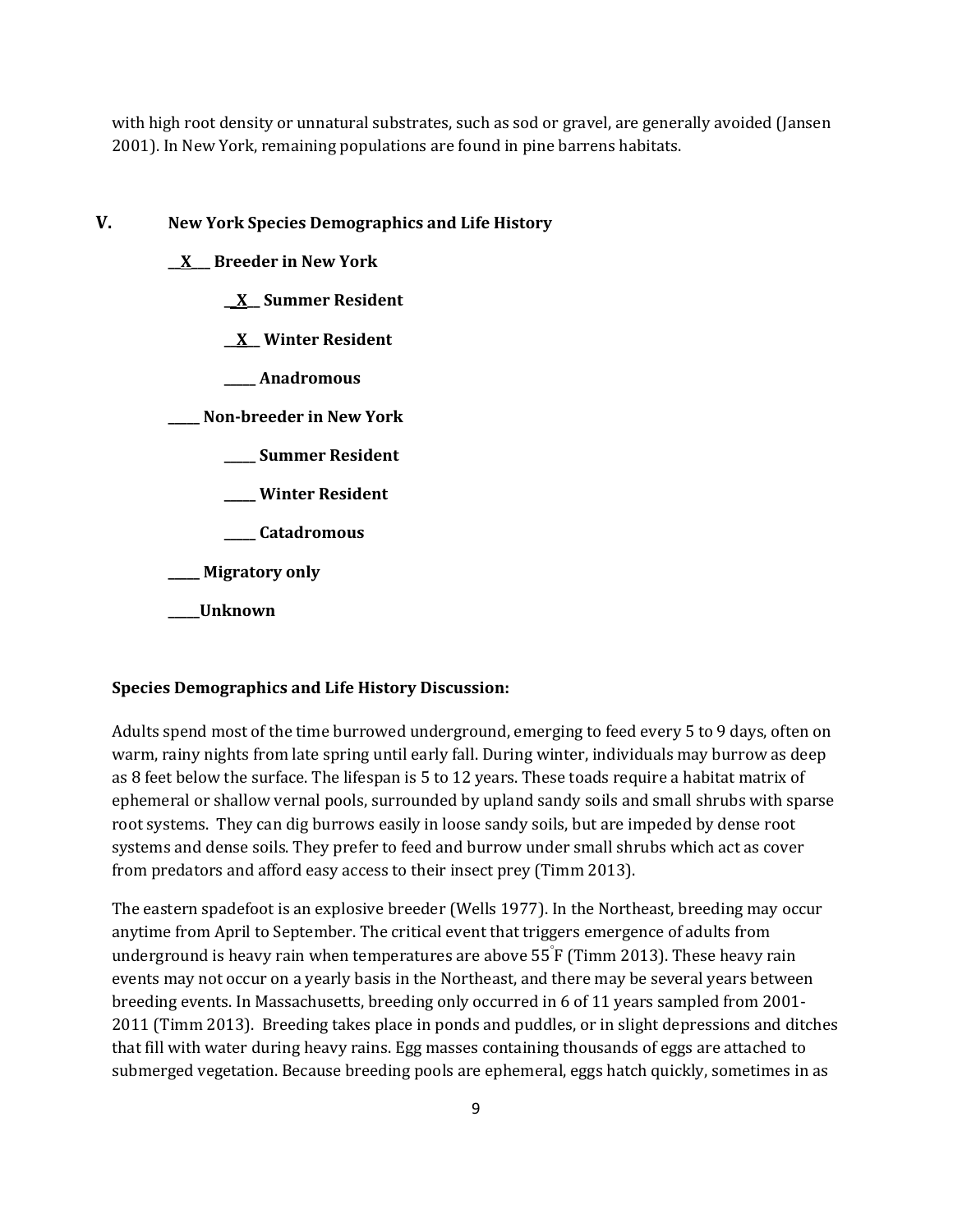little as 48 hours but generally in 5 to 12 days. Eggs and larva cannot develop properly below 10 $^{\circ}$ C (50 F) (Gosner and Black 1955). Sexual maturity is reached between 15–19 months after metamorphosis (Pearson 1955).

Pearson (1955) determined that eastern spadefoot toads returned to their home sites, sometimes even to the same burrow, after breeding in a pond 0.4 km (0.25 mi) away. Spadefoot toads may emigrate up to 449 m from breeding ponds, although most travel closer to 130 m (Timm 2013). Pearson (1955) calculated that eastern spadefoot toads have an average home range of 10.1  $m^2$  (108.4 ft<sup>2</sup>) while Timm (2013) found substantially larger home ranges, 108 m<sup>2</sup> (354 ft<sup>2</sup>), using radio-telemetry. Individuals may shift burrows several times during the spring-fall active period, with toads generally staying within 50m of the original burrow. During the active period spadefoot toads tend to dig shallower burrows, only 0.4 m (1.3 ft) with deeper burrows for overwintering (Timm 2013).

Due primarily to its sensitivity to environmental conditions, eastern spadefoot toads have adapted to use pools with short hydroperiods, they are able to breed in pools most other amphibians cannot utilize, thus reducing predation and maximizing food resources.

# **VI. Threats:**

The eastern spadefoot toad is a vernal pool species. Because it occurs in floodplains and valleys, it is threatened by habitat destruction from residential and industrial development, as well as habitat alteration and changes in water chemistry from agricultural practices (Jansen et al. 2001).

Threats include vernal pool loss from development, upland habitat loss and fragmentation, road mortality, contaminants, parasites, and pathogens (NYSDEC 2006). The species is also vulnerable to pesticides, as it appears to have been extirpated on Nantucket Island, MA after World War II as a result of DDT use (MA SWAP).

The chytrid fungus, *Batrachochytrium dendrobatidis*, is a fungal pathogen that causes death in more than 100 amphibian species (Daszak et al. 1999). It has recently appeared in the United States (e.g. Rittman et al. 2003) and its effects on amphibian populations could be detrimental, although it has not yet been identified in spadefoot toads. First identified in the 1960s (Granoff et al. 1965), ranaviruses have been shown to cause mortality in at least 14 families and more than 70 individual species of amphibians (Miller et al. 2011) including spadefoot toads (Hoverman et al. 2011).

Eastern spadefoot was classified as "highly vulnerable" to predicted climate change in an assessment of vulnerability conducted by the New York Natural Heritage Program (Schlesinger et al. 2011).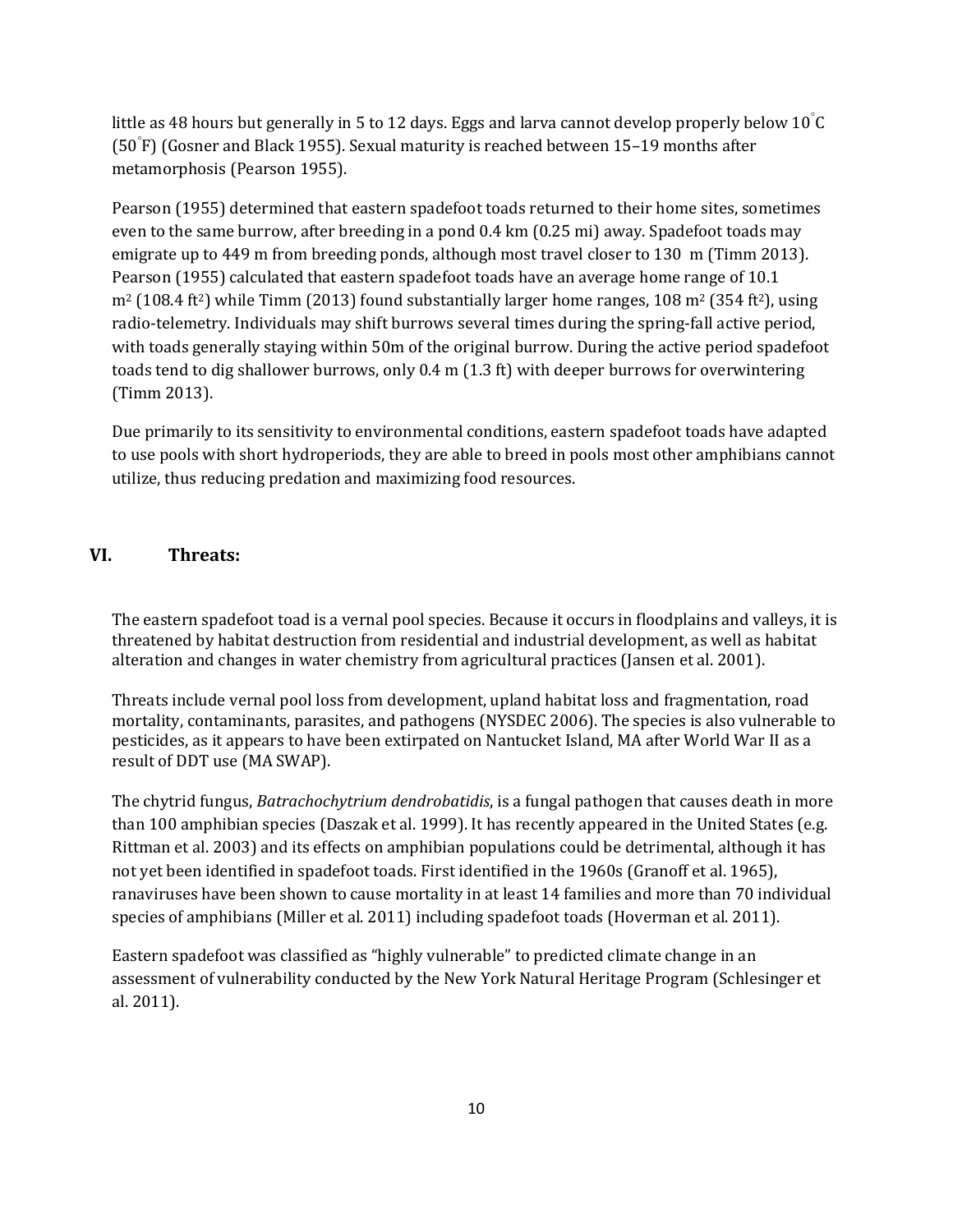## **Are there regulatory mechanisms that protect the species or its habitat in New York?**

**\_\_\_\_\_\_\_ No \_\_\_\_\_ Unknown \_\_X\_\_\_ Yes**

In 2006, the State of New York adopted legislation (ECL section 11-0107 sub 2) that gave all native frogs, turtles, snakes, lizards and salamanders legal protection as game species, and no amphibian species are open to harvest. The legislation also outlaws the sale of any native species of herpetofauna regardless of its origin.

The temporary pools that spadefoot toads breed in frequently do not meet the definition of a wetland, and therefore are not protected under wetland laws.

# **Describe knowledge of management/conservation actions that are needed for recovery/conservation, or to eliminate, minimize, or compensate for the identified threats:**

Additional study of the species to help assess needed conservation actions would be beneficial, as would the development of an eastern spadefoot management plan for New York. Buffer areas surrounding vernal pools should be considered when managing state lands. A 250m buffer is recommended.

The Comprehensive Wildlife Conservation Strategy (NYSDEC 2005) includes recommendations for the following actions for eastern spadefoot. Conservation actions following IUCN taxonomy are categorized in the table.

## **Habitat management:**

Provide for stability/security of vernal pool habitats which support the species.

## **Invasive species control:**

Manage exotic competitors, predators and pathogens which might undermine the integrity of spadefoot toad populations.

## **Modify regulation:**

\_\_\_\_ Adopt into New York's Environmental Conservation Law provisions which designate spadefoot toad as a protected small game species.

## **Population monitoring:**

\_\_\_\_ Conduct periodic monitoring of populations in order to detect population trends.

## **Statewide baseline survey:**

Develop population survey protocols, and implement protocols at known and potentially suitable sites to determine present distribution and status of this species in New York.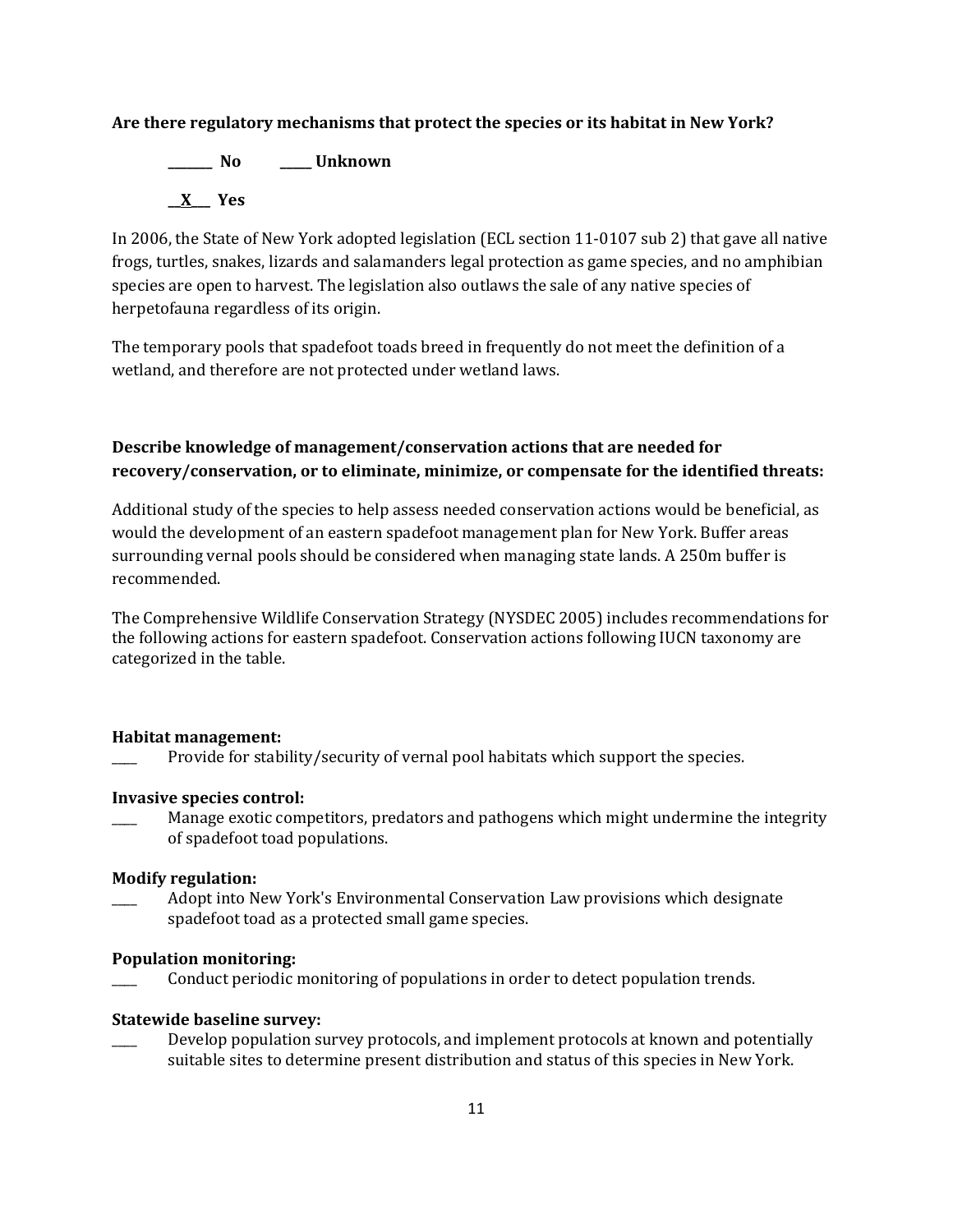#### **Statewide management plan:**

\_\_\_\_ Incorporate eastern spadefoot toad conservation objectives into state land management planning.

| <b>Conservation Actions</b> |                                                |  |
|-----------------------------|------------------------------------------------|--|
| <b>Action Category</b>      | <b>Action</b>                                  |  |
| Land/Water Management       | Site/Area Management                           |  |
| Land/Water Management       | <b>Habitat and Natural Process Restoration</b> |  |
| Land/Water Management       | Invasive/Problematic Species Control           |  |

## **VII. References**

Baughman, B. and B. Todd. 2007. Role of substrate cues in habitat selection by recently metamorphosed *Bufo terrestris* and *Scaphiopus holbrookii*. Journal of Herpetology 41:154-157.

Daszak, P., Berger, L., Cunningham, A.A., et al. 1999. Emerging infectious diseases and amphibian population declines. Emerging Infectious Diseases 5:735-748.

Gibbs, J. P., A.R. Breisch, P.K. Ducey, G. Johnson, J.L. Behler and R.C. Bothner. 2007. The Amphibians and Reptiles of New York State: Identification, Natural History and Conservation. New York; Oxford University Press.

Gosner, K. L. and I. Black. 1955. The effects of temperature and moisture on the reproductive cycle of *Scaphiopus h. holbrooki*. American Midland Naturalist 54:192-203.

Granoff A., P. E. Came, and K. A. Rafferty. 1965. The isolation and properties of viruses from *Rana pipiens*: their possible relationship to the renal adenocarcinoma of the leopard frog. Annals of the New York Academy of Science 126:237–255.

Hoverman, J. T., M. J. Gray, N. A. Haislip, and D. L. Miller. 2011. Phylogeny, life history, and ecology contribute to differences in amphibian susceptibility to ranaviruses. Ecohealth, Online ahead of print: doi: 10.1007/s10393-011-0717-7.

IUCN (International Union for Conservation of Nature), Conservation International & NatureServe. 2004. *Scaphiopus holbrookii*. In: IUCN 2012. IUCN Red List of Threatened Species. Version 2012.2